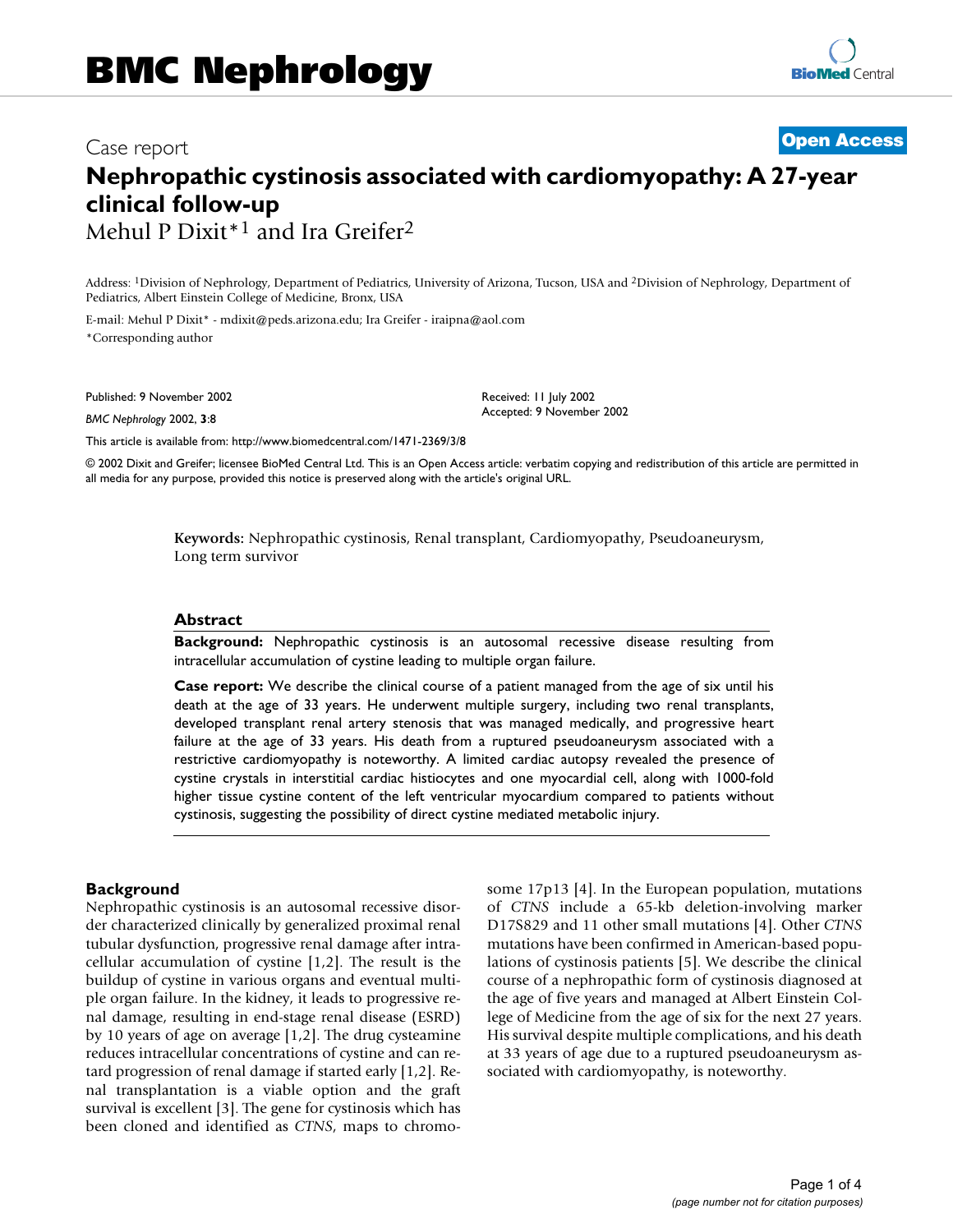# **Case report**

A one-year old white male child was found to have rickets and was treated with oral vitamin D. He was noted to be growth retarded, and to have albuminuria and aminoaciduria. He received 50,000 units of vitamin D daily, off and on until the age of five. He was then seen at another institution where he underwent renal and bone marrow biopsies. The biopsies revealed cystine deposits; opthalmological examination confirmed the diagnosis of cystinosis. He was then referred to Albert Einstein College of Medicine for further management. At the age of six years, the patient had growth retardation, renal osteodystrophy, albuminuria, glucosuria and chronic renal insufficiency. A creatinine clearance measured later revealed 20% GFR. He was managed conservatively until he reached ESRD, at the age of 11 years. Four months after initiation of hemodialysis, he developed a persistent fever with fatigue and orthopnea. Physical exam revealed a blood pressure (BP) of 137/101 mm of Hg, an enlarged liver, distended neck veins and pericardial rub. The EKG revealed right atrial and left ventricular enlargement. A clinical diagnosis of uremic pericarditis was made and aggressive dialysis was initiated. The patient responded to aggressive dialysis and hydralazine, guanethidione and methyldopa, for BP control. Subsequently, he developed other complications of cystinosis, namely hypothyroidism, hypersplenism and corneal deposition of cystine with diffuse pigmented mottling of the entire eye and fundus. A splenectomy was performed at the age of 11 years. The spleen weighed 310 grams and was laden with cystine deposits. At that time his medications included antihypertensives, digoxin, bicarbonate, testosterone, L-thyroxine, calcium and vitamin D.

At the age of 12 years, he received a cadaveric renal transplant. He had mild reversible rejection in the first year but maintained normal renal function on azathioprine and prednisone. Four years later, he developed chronic rejection eventually needing dialysis two years later. An arterio-venous (AV) fistula was created on his right arm. His BP remained persistently above 170/110 mm of Hg. Nephrectomies of transplant and native kidneys along with propanolol, minoxidil, hydralazine, and methyldopa were needed to control his BP. At the age of 18 years he received his second cadaveric renal transplant. Four months later, due to persistent uncontrolled hypertension and elevated serum renin (>500 ng/dl/hr), he underwent a transplant arteriogram. It revealed a significant of narrowing of the transplant renal artery, one inch distal to the anastomosis, and a slight post-stenotic dilatation. It was decided to medically control hypertension with hydrochlorthiazide, minoxidil, and propanolol. At that time he had a complete slip of both femoral epiphyses and his bones showed signs of chronic renal osteodystrophy.

With rehabilitation using crutches and surgical correction of his genu valgum he was able to ambulate.

For the ensuing 12 years he had a relatively unremarkable course. He had stable renal function with a serum creatinine of 0.8 mg/dl and satisfactory BP control. Annual echocardiograms revealed mild atrial enlargements, mild pulmonic insufficiency and left ventricular hypertrophy with normal systolic function with an ejection fraction (EF) of 68%. His medications included hydrochlorthiazide, propranolol, minoxidil, L-thyroxine, azathioprine and prednisone. His vision refracted to 20/20 in each eye with a correction for mixed astigmatism. He used artificial tears when needed. At the age of 30 he began reporting increasing fatigue, exercise intolerance, and generalized edema. Physical examination confirmed heart failure and furosemide and digitalis were needed for a short period to stabilize his condition. Repair of a large AV fistula did not alter his symptoms. He was readmitted with crampy, persistent abdominal pain. An ultrasound revealed a pseudoaneurysm at the site of the transplant renal artery anastomosis. Gallstones were also noted. After extensive consultations, he was considered a high operative risk and a decision was made to manage him conservatively.

At the age of 33 years he again presented with extreme fatigue and edema. A chest x-ray demonstrated cardiomegaly and bilateral pleural effusions. An echocardiogram showed biventricular hypertrophy with normal left ventricular EF (72%), bilateral atrial enlargement and a dilated aortic root. He was treated with diuretic therapy and digitalis but with limited response. He was subsequently admitted to the hospital in a dehydrated state following a short viral illness. He developed sudden hypotension and worsening of abdominal pain. A CT scan of the abdomen revealed a ruptured abdominal aneurysm. Surgical intervention was attempted, but the patient died on the operating table due to massive blood loss.

## *Post-mortem examination*

A restricted post-mortem examination, limited by the family to cardiac biopsy, was performed within 10 hours of death. At the biopsy site 4 cm above the apex, the anterior left ventricular wall measured 2.5 cm in thickness. The left ventricular myocardium showed prominent myocyte hypertrophy with interstitial and perivascular fibrosis. Electron microscopy revealed rectangular intralysosomal crystals characteristic of cystine within interstitial histiocytes lying adjacent to myocytes (fig. 1). A single myocyte containing crystalline inclusions suggestive of cystine was identified (fig 2). Tissue cystine content was measured using a cystine binding protein assay [6]. The cystine content of the left ventricular myocardium was 18.5 nmol half cystine per mg of wet tissue as compared to myocardium from five control autopsy patients without cystinosis in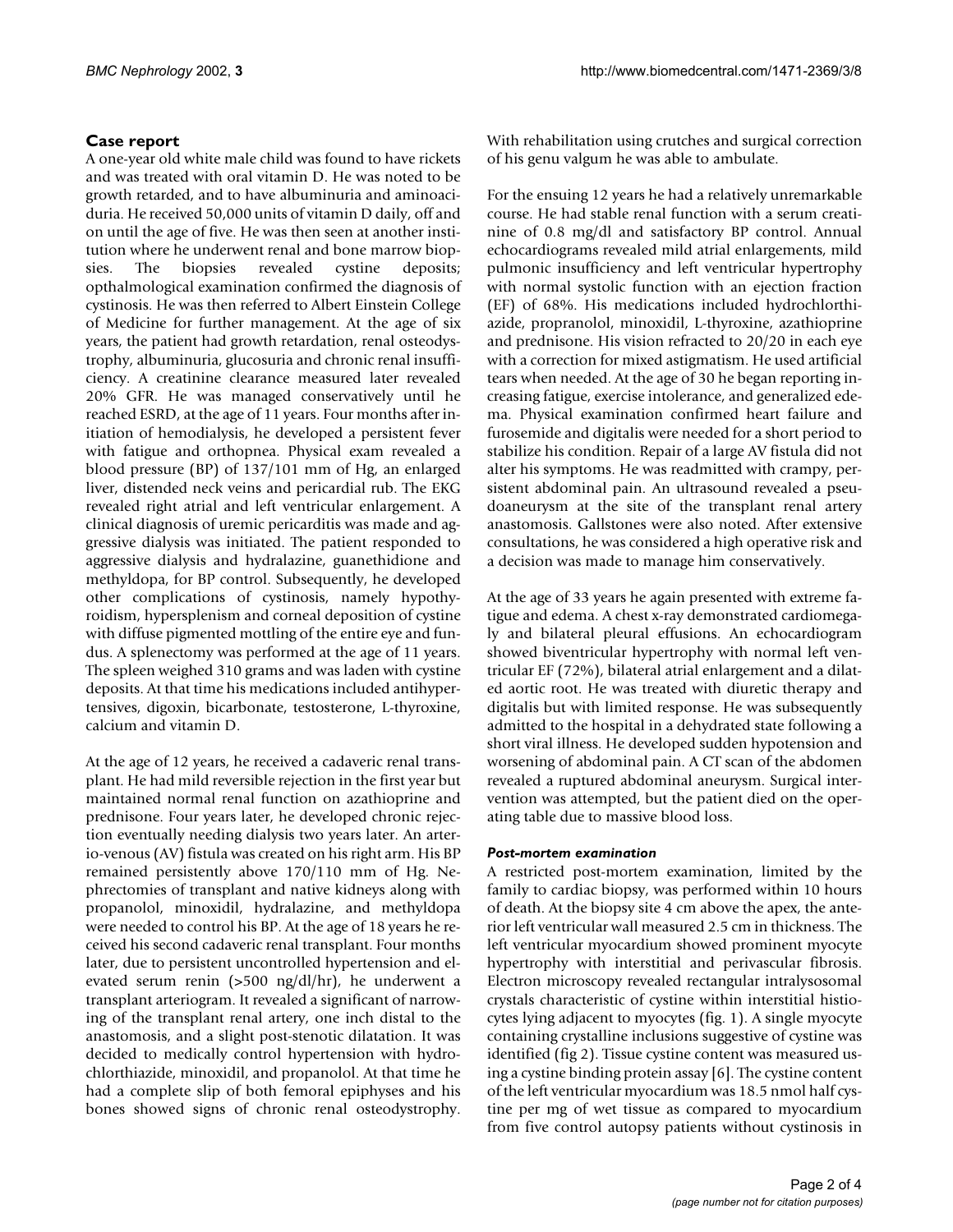

**Figure 1**

Electron microscopy picture of the myocardium with the interstitium showing cystine rectangular crystal  $(x | 5,000)$ .

whom it was 0.09–0.081 nmol half cystine per mg of wet tissue. Thus, the tissue cystine level was 1000-fold higher than normal.

## **Discussion**

Cystinosis is an autosomal recessive disorder characterized by excessive storage of cystine in several organs, including kidney, spleen, liver, lymph node, cornea and thyroid gland [1,2]. Individuals typically present in the first year of the life with symptoms of severe fluid and electrolyte disturbance, a renal Fanconi syndrome, growth failure, and photophobia. Without specific treatment, they progress to end-stage renal failure (ESRD) by end of the first decade. A rare 'late-onset' form of cystinosis presents in older children with renal impairment but not necessarily a Fanconi syndrome. Adults with 'benign' cystinosis have asymptotic corneal cystine deposition but do not have progressive renal damage [1,2,7,8]. The diagnosis of nephropathic cystinosis can be confirmed by slit lamp examination of the cornea which reveals needle shaped, tinsel-like refractive opacities. The levels of cystine can be measured in bone-marrow cells, leukocytes, and cells of the rectal mucosa [1,2,7,8]. Renal involvement is characterized by cystine depositions in the interstitium as well as glomerular and tubular epithelium.





With disease progression there is tubular atrophy, interstitial fibrosis, glomerulosclerosis and eventual obsolescence of the glomeruli. Though hypertension is relatively uncommon in these patients. When patients reach ESRD, dialysis or transplantation are reasonable options. Graft survival in these patients is similar to that observed in ESRD of other etiologies [3]. However, cystine continues to accumulate in other organs, leading to multisystem disease. Oral cysteamine can retard progression of renal damage if started early in the course of the disease and if given for prolonged periods [2,9]. Oral cysteamine must be continued even after transplant to prevent ongoing accumulation of cystine [2,9]. By the time oral cysteamine became routinely available the patient had significant progression and therefore was not treated.

Development of aneurysm or pseudoanerysm of a major vessel in patients with nephropathic cystinosis is quite rare. In fact, there is only one other report of a dissecting aortic aneurysm in a 7-year old boy in whom cystine crystals were absent from the aortic wall [10]. As the histopathological examination of pseudoanerysm was not carried out the exact etiology remains unknown. Cardiomyopathy associated with cystinosis was also not reported prior to the patient described here. In the literature there are two other reports of myocardial cystine deposition in patients with cystinosis [11,12]. The first report was of a